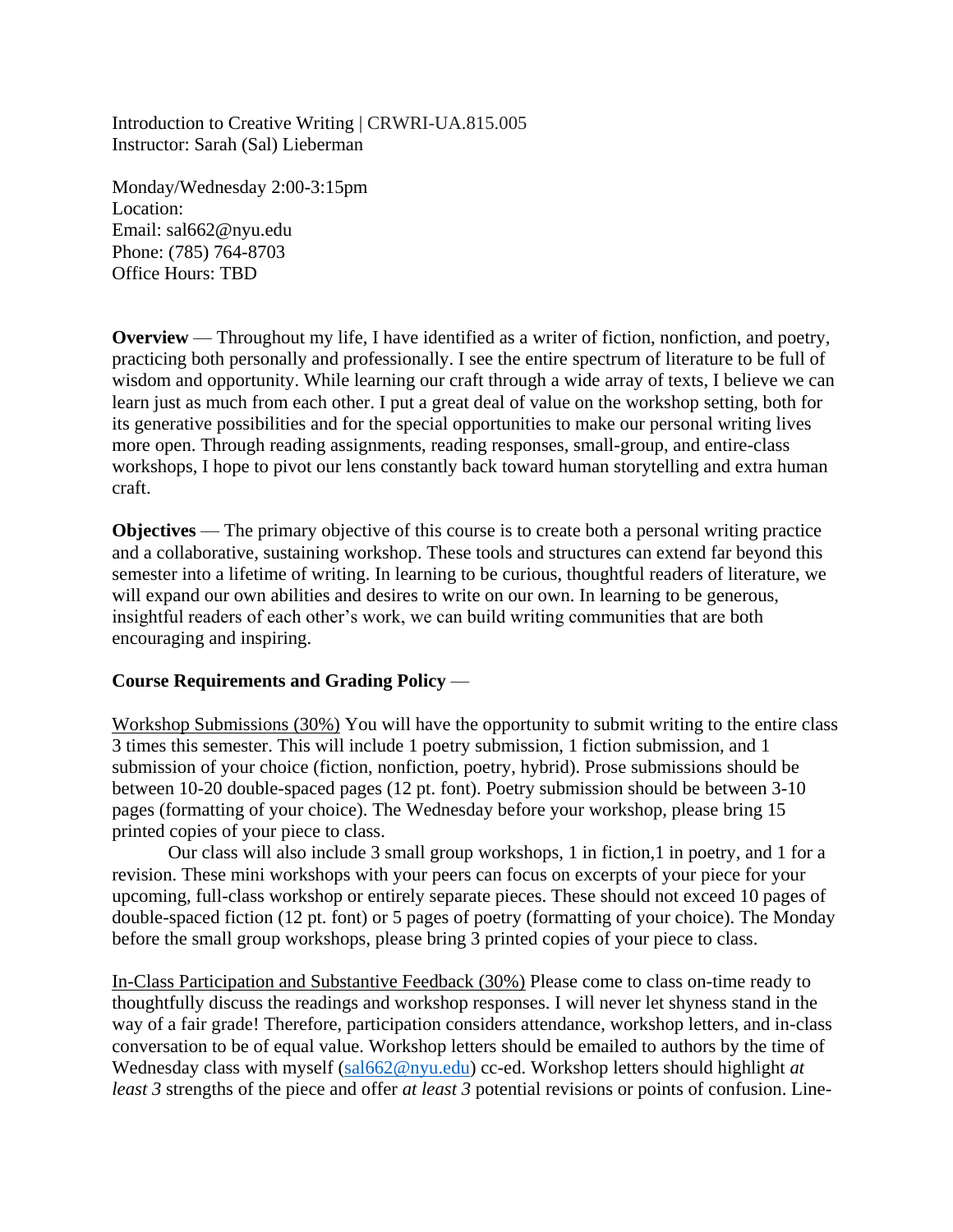edits should be thorough, kind, thoughtful and brought to class to hand back to authors after workshop.

Weekly Responses (10%) Assigned readings will be accompanied by written responses. These will offer opportunities to write both creatively and analytically. I am interested in both your responses to and interactions with the text along with how these pieces may be generative for your own writing. Consider these to be close readings, journal responses, free writes, flash fiction, first draft poems— whatever works for you that week. Writing responses need not exceed 1 double-spaced page and should be printed and turned-in at the start of Monday class. I will grade these responses for completion.

Final Portfolio (30%) At the end of the semester, you will turn in a physical collection of the three revised pieces that you turned in for entire-class workshop. Additionally, this will include a 1 double-spaced page (12pt. font) reflection on the collection of your writing, your experience in workshop, and an explanation of which revisions you chose/chose not to integrate and why. No one's opinion in workshop (including my own) reflects a rule of law, and your authentic vision of the piece takes priority. Your portfolio will not be graded on whether or not you integrated the feedback but on the decisions/thought that went into the final product.

**Attendance** — You are allowed one unexcused absence. Each unexcused absence beyond that will drop your letter grade automatically a third of a letter grade (A to A-, B+ to B.) Being inexplicably more than 10 minutes late counts as an unexcused absence. For excused absences and excused lateness, please email me as soon as possible! I will be compassionate and don't require full disclosure, but, to your best ability, respect your classmates' time, effort, and vulnerability on workshop days.

**Plagiarism** — Plagiarism means instantly failing the course and being reported to the overseers of academic integrity. Please don't plagiarize. I am only interested in work that is truly yours.

**Disability Disclosure Statement** — Academic accommodations are available to any student with a chronic, psychological, visual, mobility, learning disability, or who is deaf or hard of hearing. Students should register with the Moses Center for Students with Disabilities at 212- 998-4980, or at 726 Broadway (2nd floor) or at www.nyu.edu/csd.

**Student Wellness Policy** — Unless there is explicit evidence in workshop that the speaker of a work is the writer themselves, we assume the speaker is fictional. However, certain content relating to murder, depression, suicide, sexual assault, or severe mental distress, such as seems to be a possible cry for help, will receive attention. Please send an email putting this work in context before submitting work, especially for workshop, that may be interpreted as such. If you do feel you need someone to talk to at any point in the semester, please feel safe to reach out to me and I can guide you to the NYU Wellness Center.

**Texts** — The following texts should be obtained from the library or bookstores: *The Emissary – Yoko Tawada Simulacra – Airea D. Matthews Slow Lightning – Eduardo Corral*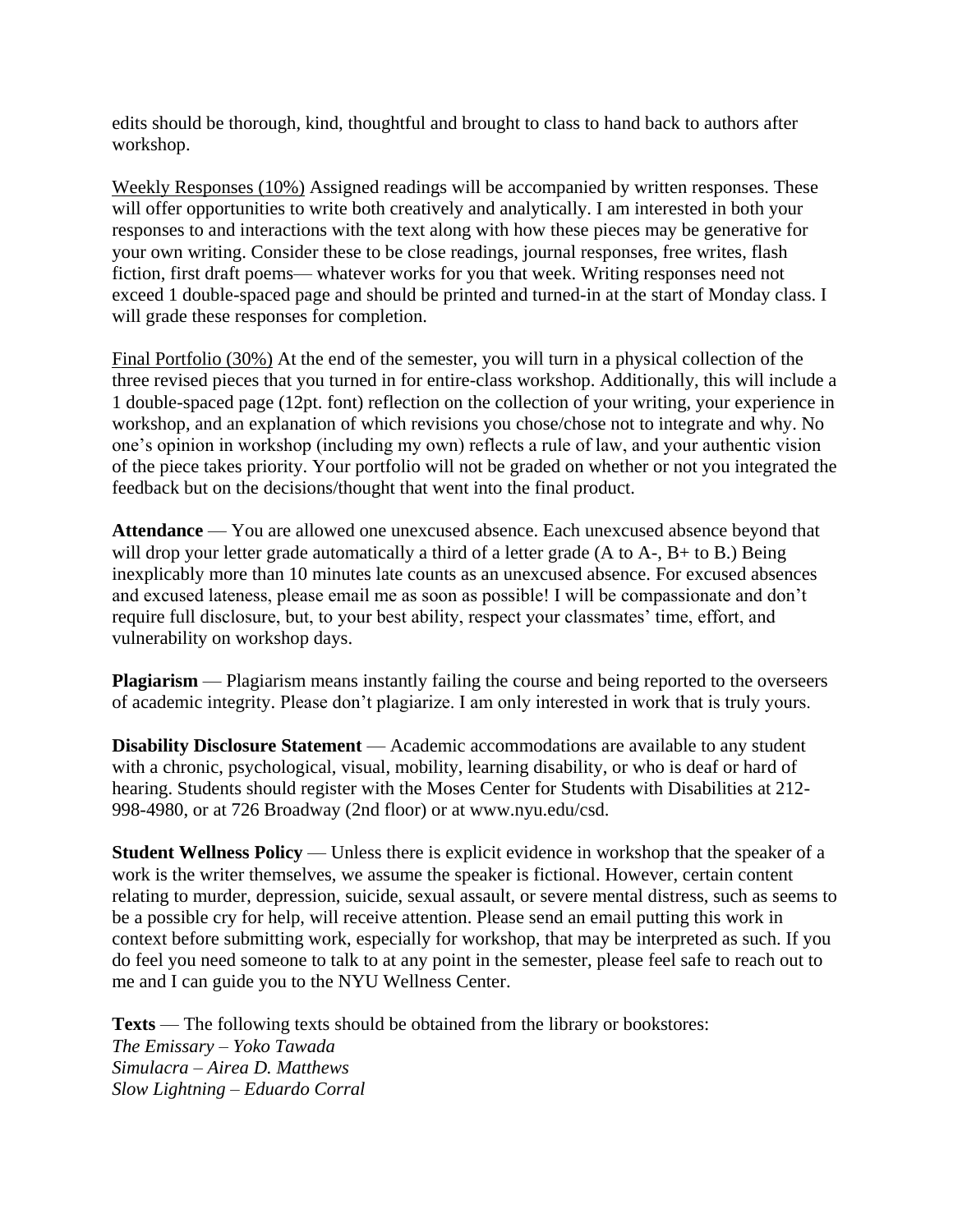*Digest – Gregory Pardlo Carmen Maria Machado – In the Dream House Anne Boyer – The Undying* 

Other texts for each week will be posted by me to your NYU Classes course.

### **SEMESTER OUTLINE** —

WEEK 1 Introductions Mon. Syllabus Wed. Reading: *Joan Didion—Why I Write George Orwell—Why I Write*  In-Class: Setting up writing practice for this class, free-write *James Baldwin—The Artist's Struggle for Integrity (Audio, excerpt)* 

### **Part I: FICTION**

WEEK 2: Character **Mon**.: Reading: *Sticks – George Saunders How To Be An Other Woman—Lorrie Moore*  In-Class: Reading Response Due *George Saunders – On Story (Video)*  **Wed**.: Mock Workshop

WEEK 3: World-Building **Mon**: Small Group Workshops (fiction submissions) **Wed**: Reading: *The Emissary – Yoko Tawada*  In-Class: Reading Responses Due \*\*\*Workshop Group 1 Fiction Submissions due

WEEK 4: Point of View **Mon**.: Reading: *Sonny's Blues – James Baldwin What We Talk About When We Talk About Love – Raymond Carver* In-Class: Reading Responses Due **Wed**.: Workshop Group 1 (fiction submissions) \*\*\*Workshop Group 2 Fiction Submissions Due

WEEK 5: Dialogue **Mon**.: Reading: *Hills Like White Elephants – Ernest Hemingway Recitatif – Toni Morrison*  In-Class: Reading Response Due **Wed**.: Workshop Group 2 (fiction submissions) \*\*\*Workshop Group 3 Fiction Submissions Due

WEEK 6: Beginnings and Endings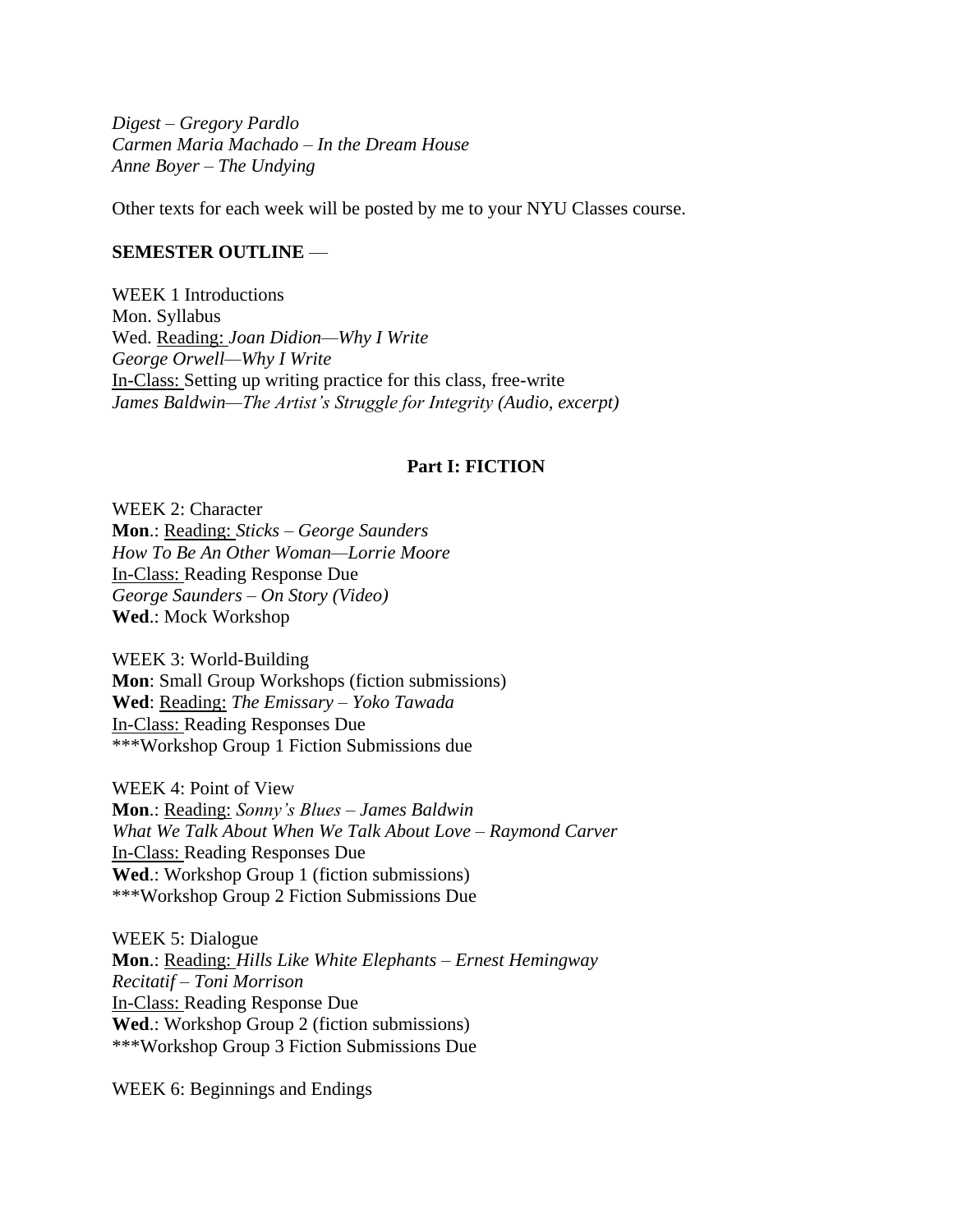**Mon**: Reading: *The State – Tommy Orange*  (Transition to Poetry) *Anne Carson on Writing from the Margins of her Mind The Glass Essay – Anne Carson*  **Wed**.: Workshop Group 3 (fiction submissions)

### **Part II: POETRY**

WEEK 7: Form **Mon**: Small Group Workshops (poetry submissions) **Wed**.: Reading: *Poetry Packet (Emily Dickinson, Shakespeare, Audre Lorde)*  In-Class: Reading Responses Due \*\*\*Workshop Group 1 Poetry Submissions Due

WEEK 8: Conversation & Multimedia **Mon**.: Reading: *Simulacra – Airea D. Matthews* In-Class: Reading Responses Due **Wed**.: Workshop Group 1 (poetry submissions) \*\*\*Workshop Group 2 Poetry Submissions Due

WEEK 9: Language **Mon**.: Reading: *Slow Lightning – Eduardo Corral All the Aphrodisiacs – Cathy Park Hong*  In-Class: Reading Responses Due **Wed**.: Workshop Group 2 (poetry submissions) \*\*\*Workshop Group 3 Poetry Submissions Due

WEEK 10: Rhythm **Mon**.: Reading: *Digest – Gregory Pardlo*  In-Class: Reading Responses Due **Wed**.: Workshop Group 3 (poetry submissions) \*\*\*Workshop Group 1 Choice Submission Due

## **Part III: NONFICTION & HYBRID**

WEEK 12: Whose Stories **Mon**.: Reading: *Carmen Maria Machado – In the Dream House*  In-Class: Reading Responses Due Wed.: Workshop Group 1 (submission of your choice) \*\*\*Workshop Group 2 Choice Submission Due

WEEK 13: Subverting Form **Mon**.: Reading: *Anne Boyer – The Undying*  In-Class: Reading Responses Due **Wed**.: Workshop Group 2 (submission of your choice)